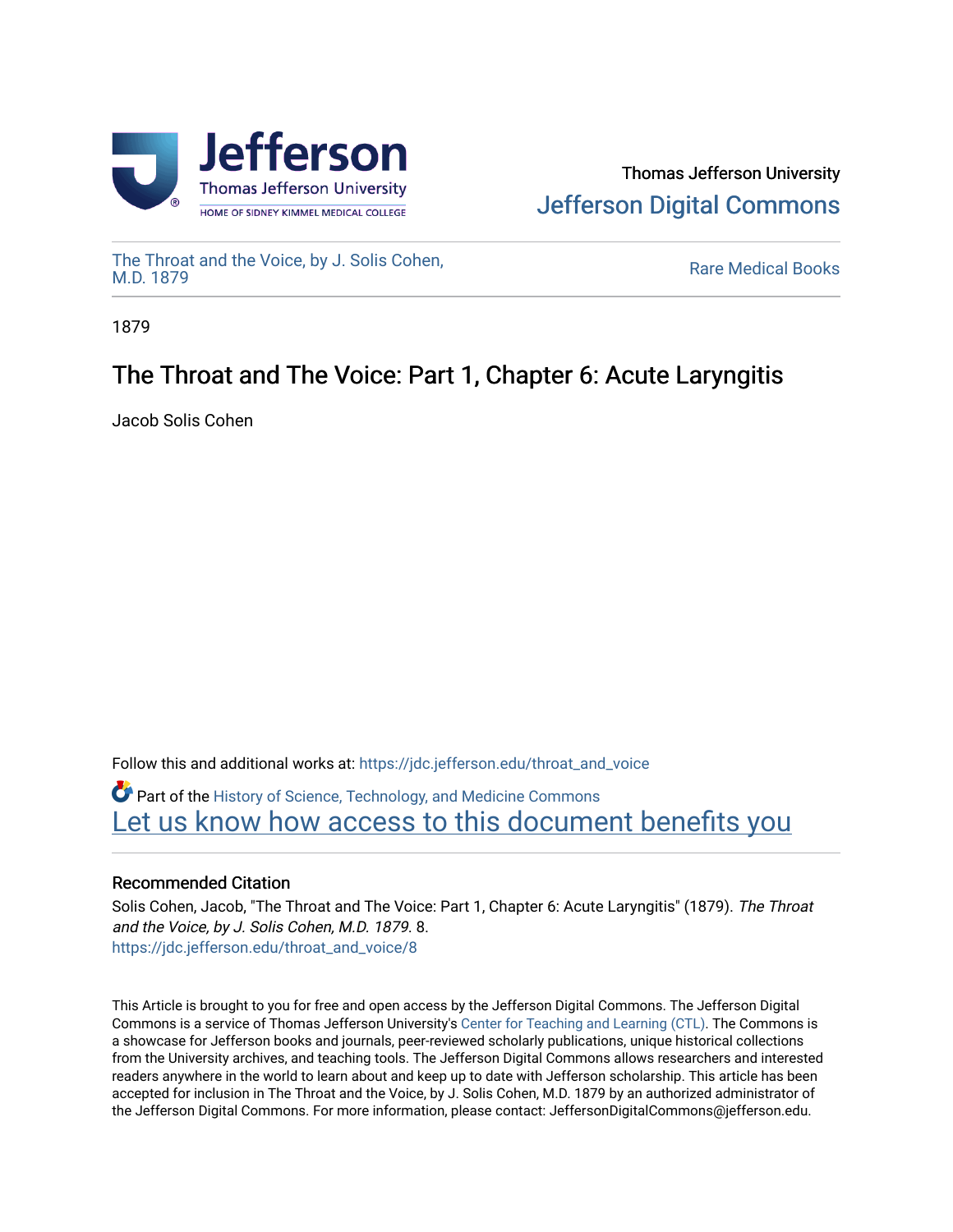air to the lungs when there is uncontrollable occlusion above it. In the two diseases, the great points promising success, are a disposition to cough and a desire for food ; and everything should be subservient to encouraging these conditions. It is highly necessary that skilled assistance be continuously at hand for at least the first twenty-four hours after the windpipe has been opened, as the life of the child may be imperilled by sudden occlusion of the artificial passage, demanding instantaneous attention to avert immediate death. The chances of saving life by timely tracheotomy in true croup are infinitely greater than they are in diphtheria, because there is no blood-poison at work, and the main indication is fulfilled if the mechanical obstruction to respiration is overcome. The foreign matters are to be viewed in the light of foreign bodies accidentally inhaled into the air-passages and threatening suffocation from mechanical obstruction to the access of air to the lungs. If the accumulations in croup plug up the smaller air-passages, or even the windpipe below the point at which an opening can be made, the chances of success from the operation are diminished. To be successful, the operation must not be delayed too long ; for if carbonic acid accumulates in the blood from prolonged want of due oxygenation, the patient may die, poisoned from this cause, even several days after a tracheotomy successful so far as procuring freedom of respiration is concerned.

## CHAPTER VI.

#### ACUTE LARYNGITIS.

**LAKYNGITIS** is the name employed to designate<br>inflammation of the larynx. Acute laryngitis is **A**RYNGITIS is the name employed to designate a severe inflammation of the larynx, very apt to be confounded with croup, when it occurs in children, and with various other affections in both children and adults. It is exceedingly dangerous to life because a moderate amount of swelling, inseparable from severe inflammation, which would be of much less immediate importance in any other part of the body, is liable here to close up the narrow air-passage to such a degree as to interfere with breathing, and thus lead to death by choking or suffocation. A violent form of laryngitis, due to accidental swallowing or inspiration of acrid and caustic substances, has already been alluded to (page 3o).

The special affection to which attention is here directed, however, is an inflammation of the lining membrane of the larynx, due usually to sudden exposure to cold, in a person subject to severe sore throat, or convalescing from some disease in which  $5<sup>*</sup>$  53

tia